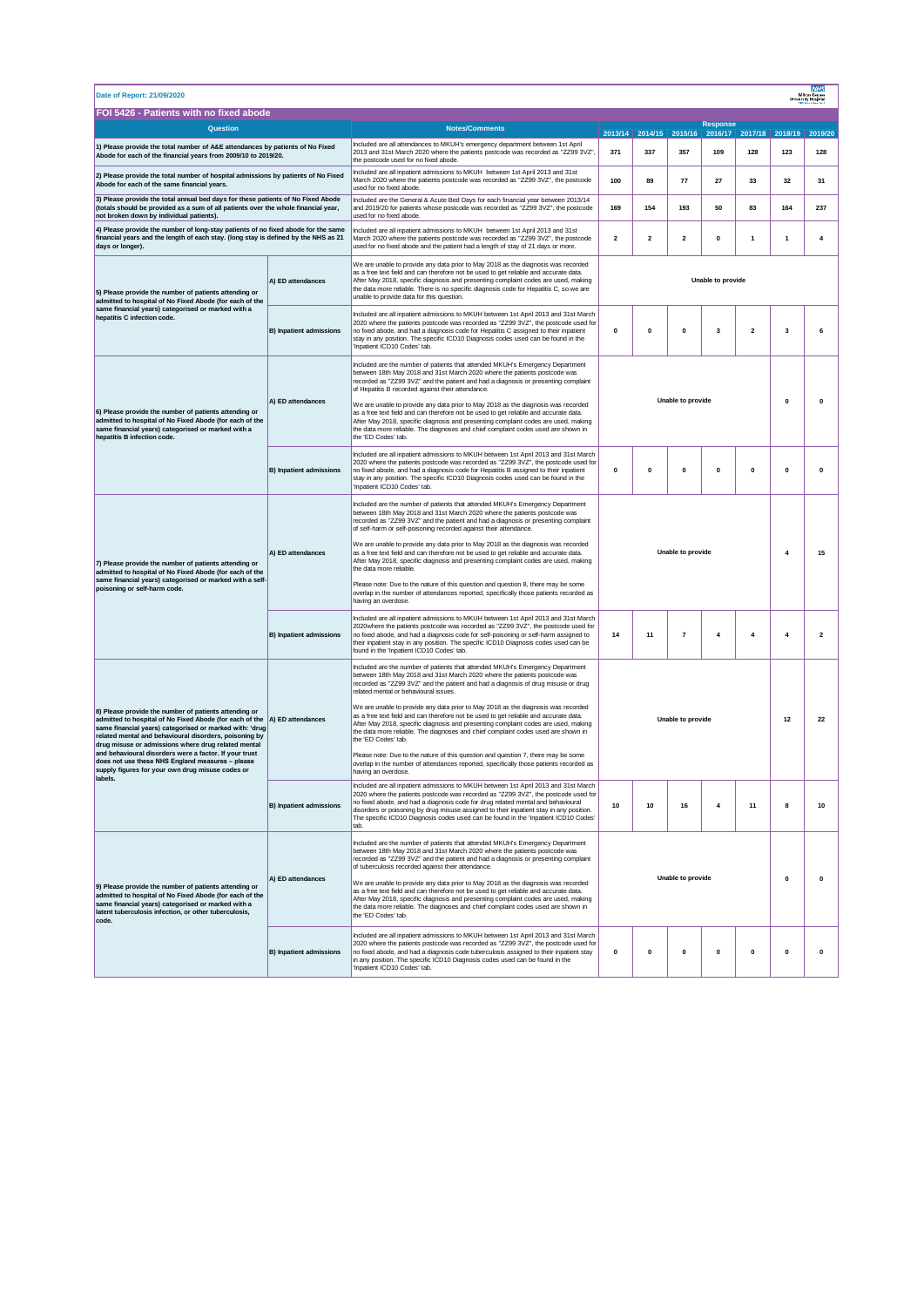| 5B<br>B171: Acute hepatitis C<br>5B<br>B182: Chronic viral hepatitis C<br>6B<br>B160: Acute hepatitis B with delta-agent (coinfection) with hepatic coma<br>6B<br>B161: Acute hepatitis B with delta-agent (coinfection) without hepatic coma<br>6B<br>B162: Acute hepatitis B without delta-agent with hepatic coma<br>6B<br>B169: Acute hepatitis B without delta-agent and without hepatic coma<br>6B<br>B180: Chronic viral hepatitis B with delta-agent<br>6B<br>B181: Chronic viral hepatitis B without delta-agent<br>X60: Intentional self-poisoning by and exposure to nonopioid analgesics, antipyretics and antirheumatics<br>7В<br>7B<br>X61: Intentional self-poisoning by and exposure to antiepileptic, sedative-hypnotic, antiparkinsonism and psychotropic drugs, not elsewhere classified<br>7B<br>X62: Intentional self-poisoning by and exposure to narcotics and psychodysleptics [hallucinogens], not elsewhere classified<br>7B<br>X63: Intentional self-poisoning by and exposure to other drugs acting on the autonomic nervous system<br>X64: Intentional self-poisoning by and exposure to other and unspecified drugs, medicaments and biological substances<br>7B<br>7B<br>X65: Intentional self-poisoning by and exposure to alcohol<br>X66: Intentional self-poisoning by and exposure to organic solvents and halogenated hydrocarbons and their vapours<br>7B<br>7B<br>X67: Intentional self-poisoning by and exposure to other gases and vapours<br>7B<br>X68: Intentional self-poisoning by and exposure to pesticides<br>7B<br>X69: Intentional self-poisoning by and exposure to other and unspecified chemicals and noxious substances<br>7B<br>X70: Intentional self-harm by hanging, strangulation and suffocation<br>X71: Intentional self-harm by drowning and submersion<br>7B<br>7B<br>X72: Intentional self-harm by handgun discharge<br>7B<br>X73: Intentional self-harm by rifle, shotgun and larger firearm discharge<br>7B<br>X74: Intentional self-harm by other and unspecified firearm discharge<br>7B<br>X75: Intentional self-harm by explosive material<br>7B<br>X76: Intentional self-harm by smoke, fire and flames<br>7B<br>X77: Intentional self-harm by steam, hot vapours and hot objects<br>7B<br>X78: Intentional self-harm by sharp object<br>7B<br>X79: Intentional self-harm by blunt object<br>7B<br>X80: Intentional self-harm by jumping from a high place<br>7B<br>X81: Intentional self-harm by jumping or lying before moving object<br>7B<br>X82: Intentional self-harm by crashing of motor vehicle<br>7B<br>X83: Intentional self-harm by other specified means<br>7B<br>X84: Intentional self-harm by unspecified means<br>8B<br>F11: Mental and behavioural disorders due to use of opioids<br>8B<br>F12: Mental and behavioural disorders due to use of cannabinoids<br>8B<br>F13: Mental and behavioural disorders due to use of sedatives or hypnotics<br>8B<br>F14: Mental and behavioural disorders due to use of cocaine<br>8B<br>F15: Mental and behavioural disorders due to use of other stimulants, including caffeine<br>8B<br>F16: Mental and behavioural disorders due to use of hallucinogens<br>F19: Mental and behavioural disorders due to multiple drug use and use of other psychoactive substances<br>8B<br>9B<br>A15: Respiratory tuberculosis, bacteriologically and histologically confirmed<br>9Β<br>A16: Respiratory tuberculosis, not confirmed bacteriologically or histologically<br>A17: Tuberculosis of nervous system<br>9Β<br>9B<br>A18: Tuberculosis of other organs | <b>Question</b> | <b>ICD10 code</b> |
|------------------------------------------------------------------------------------------------------------------------------------------------------------------------------------------------------------------------------------------------------------------------------------------------------------------------------------------------------------------------------------------------------------------------------------------------------------------------------------------------------------------------------------------------------------------------------------------------------------------------------------------------------------------------------------------------------------------------------------------------------------------------------------------------------------------------------------------------------------------------------------------------------------------------------------------------------------------------------------------------------------------------------------------------------------------------------------------------------------------------------------------------------------------------------------------------------------------------------------------------------------------------------------------------------------------------------------------------------------------------------------------------------------------------------------------------------------------------------------------------------------------------------------------------------------------------------------------------------------------------------------------------------------------------------------------------------------------------------------------------------------------------------------------------------------------------------------------------------------------------------------------------------------------------------------------------------------------------------------------------------------------------------------------------------------------------------------------------------------------------------------------------------------------------------------------------------------------------------------------------------------------------------------------------------------------------------------------------------------------------------------------------------------------------------------------------------------------------------------------------------------------------------------------------------------------------------------------------------------------------------------------------------------------------------------------------------------------------------------------------------------------------------------------------------------------------------------------------------------------------------------------------------------------------------------------------------------------------------------------------------------------------------------------------------------------------------------------------------------------------------------------------------------------------------------------------------------------------------------------------------------------------------------------------------------------------------------------------------------------------------------------------------------------------------------------------------------------------------------------------------------------------------------------------------------------------------------|-----------------|-------------------|
|                                                                                                                                                                                                                                                                                                                                                                                                                                                                                                                                                                                                                                                                                                                                                                                                                                                                                                                                                                                                                                                                                                                                                                                                                                                                                                                                                                                                                                                                                                                                                                                                                                                                                                                                                                                                                                                                                                                                                                                                                                                                                                                                                                                                                                                                                                                                                                                                                                                                                                                                                                                                                                                                                                                                                                                                                                                                                                                                                                                                                                                                                                                                                                                                                                                                                                                                                                                                                                                                                                                                                                                    |                 |                   |
|                                                                                                                                                                                                                                                                                                                                                                                                                                                                                                                                                                                                                                                                                                                                                                                                                                                                                                                                                                                                                                                                                                                                                                                                                                                                                                                                                                                                                                                                                                                                                                                                                                                                                                                                                                                                                                                                                                                                                                                                                                                                                                                                                                                                                                                                                                                                                                                                                                                                                                                                                                                                                                                                                                                                                                                                                                                                                                                                                                                                                                                                                                                                                                                                                                                                                                                                                                                                                                                                                                                                                                                    |                 |                   |
|                                                                                                                                                                                                                                                                                                                                                                                                                                                                                                                                                                                                                                                                                                                                                                                                                                                                                                                                                                                                                                                                                                                                                                                                                                                                                                                                                                                                                                                                                                                                                                                                                                                                                                                                                                                                                                                                                                                                                                                                                                                                                                                                                                                                                                                                                                                                                                                                                                                                                                                                                                                                                                                                                                                                                                                                                                                                                                                                                                                                                                                                                                                                                                                                                                                                                                                                                                                                                                                                                                                                                                                    |                 |                   |
|                                                                                                                                                                                                                                                                                                                                                                                                                                                                                                                                                                                                                                                                                                                                                                                                                                                                                                                                                                                                                                                                                                                                                                                                                                                                                                                                                                                                                                                                                                                                                                                                                                                                                                                                                                                                                                                                                                                                                                                                                                                                                                                                                                                                                                                                                                                                                                                                                                                                                                                                                                                                                                                                                                                                                                                                                                                                                                                                                                                                                                                                                                                                                                                                                                                                                                                                                                                                                                                                                                                                                                                    |                 |                   |
|                                                                                                                                                                                                                                                                                                                                                                                                                                                                                                                                                                                                                                                                                                                                                                                                                                                                                                                                                                                                                                                                                                                                                                                                                                                                                                                                                                                                                                                                                                                                                                                                                                                                                                                                                                                                                                                                                                                                                                                                                                                                                                                                                                                                                                                                                                                                                                                                                                                                                                                                                                                                                                                                                                                                                                                                                                                                                                                                                                                                                                                                                                                                                                                                                                                                                                                                                                                                                                                                                                                                                                                    |                 |                   |
|                                                                                                                                                                                                                                                                                                                                                                                                                                                                                                                                                                                                                                                                                                                                                                                                                                                                                                                                                                                                                                                                                                                                                                                                                                                                                                                                                                                                                                                                                                                                                                                                                                                                                                                                                                                                                                                                                                                                                                                                                                                                                                                                                                                                                                                                                                                                                                                                                                                                                                                                                                                                                                                                                                                                                                                                                                                                                                                                                                                                                                                                                                                                                                                                                                                                                                                                                                                                                                                                                                                                                                                    |                 |                   |
|                                                                                                                                                                                                                                                                                                                                                                                                                                                                                                                                                                                                                                                                                                                                                                                                                                                                                                                                                                                                                                                                                                                                                                                                                                                                                                                                                                                                                                                                                                                                                                                                                                                                                                                                                                                                                                                                                                                                                                                                                                                                                                                                                                                                                                                                                                                                                                                                                                                                                                                                                                                                                                                                                                                                                                                                                                                                                                                                                                                                                                                                                                                                                                                                                                                                                                                                                                                                                                                                                                                                                                                    |                 |                   |
|                                                                                                                                                                                                                                                                                                                                                                                                                                                                                                                                                                                                                                                                                                                                                                                                                                                                                                                                                                                                                                                                                                                                                                                                                                                                                                                                                                                                                                                                                                                                                                                                                                                                                                                                                                                                                                                                                                                                                                                                                                                                                                                                                                                                                                                                                                                                                                                                                                                                                                                                                                                                                                                                                                                                                                                                                                                                                                                                                                                                                                                                                                                                                                                                                                                                                                                                                                                                                                                                                                                                                                                    |                 |                   |
|                                                                                                                                                                                                                                                                                                                                                                                                                                                                                                                                                                                                                                                                                                                                                                                                                                                                                                                                                                                                                                                                                                                                                                                                                                                                                                                                                                                                                                                                                                                                                                                                                                                                                                                                                                                                                                                                                                                                                                                                                                                                                                                                                                                                                                                                                                                                                                                                                                                                                                                                                                                                                                                                                                                                                                                                                                                                                                                                                                                                                                                                                                                                                                                                                                                                                                                                                                                                                                                                                                                                                                                    |                 |                   |
|                                                                                                                                                                                                                                                                                                                                                                                                                                                                                                                                                                                                                                                                                                                                                                                                                                                                                                                                                                                                                                                                                                                                                                                                                                                                                                                                                                                                                                                                                                                                                                                                                                                                                                                                                                                                                                                                                                                                                                                                                                                                                                                                                                                                                                                                                                                                                                                                                                                                                                                                                                                                                                                                                                                                                                                                                                                                                                                                                                                                                                                                                                                                                                                                                                                                                                                                                                                                                                                                                                                                                                                    |                 |                   |
|                                                                                                                                                                                                                                                                                                                                                                                                                                                                                                                                                                                                                                                                                                                                                                                                                                                                                                                                                                                                                                                                                                                                                                                                                                                                                                                                                                                                                                                                                                                                                                                                                                                                                                                                                                                                                                                                                                                                                                                                                                                                                                                                                                                                                                                                                                                                                                                                                                                                                                                                                                                                                                                                                                                                                                                                                                                                                                                                                                                                                                                                                                                                                                                                                                                                                                                                                                                                                                                                                                                                                                                    |                 |                   |
|                                                                                                                                                                                                                                                                                                                                                                                                                                                                                                                                                                                                                                                                                                                                                                                                                                                                                                                                                                                                                                                                                                                                                                                                                                                                                                                                                                                                                                                                                                                                                                                                                                                                                                                                                                                                                                                                                                                                                                                                                                                                                                                                                                                                                                                                                                                                                                                                                                                                                                                                                                                                                                                                                                                                                                                                                                                                                                                                                                                                                                                                                                                                                                                                                                                                                                                                                                                                                                                                                                                                                                                    |                 |                   |
|                                                                                                                                                                                                                                                                                                                                                                                                                                                                                                                                                                                                                                                                                                                                                                                                                                                                                                                                                                                                                                                                                                                                                                                                                                                                                                                                                                                                                                                                                                                                                                                                                                                                                                                                                                                                                                                                                                                                                                                                                                                                                                                                                                                                                                                                                                                                                                                                                                                                                                                                                                                                                                                                                                                                                                                                                                                                                                                                                                                                                                                                                                                                                                                                                                                                                                                                                                                                                                                                                                                                                                                    |                 |                   |
|                                                                                                                                                                                                                                                                                                                                                                                                                                                                                                                                                                                                                                                                                                                                                                                                                                                                                                                                                                                                                                                                                                                                                                                                                                                                                                                                                                                                                                                                                                                                                                                                                                                                                                                                                                                                                                                                                                                                                                                                                                                                                                                                                                                                                                                                                                                                                                                                                                                                                                                                                                                                                                                                                                                                                                                                                                                                                                                                                                                                                                                                                                                                                                                                                                                                                                                                                                                                                                                                                                                                                                                    |                 |                   |
|                                                                                                                                                                                                                                                                                                                                                                                                                                                                                                                                                                                                                                                                                                                                                                                                                                                                                                                                                                                                                                                                                                                                                                                                                                                                                                                                                                                                                                                                                                                                                                                                                                                                                                                                                                                                                                                                                                                                                                                                                                                                                                                                                                                                                                                                                                                                                                                                                                                                                                                                                                                                                                                                                                                                                                                                                                                                                                                                                                                                                                                                                                                                                                                                                                                                                                                                                                                                                                                                                                                                                                                    |                 |                   |
|                                                                                                                                                                                                                                                                                                                                                                                                                                                                                                                                                                                                                                                                                                                                                                                                                                                                                                                                                                                                                                                                                                                                                                                                                                                                                                                                                                                                                                                                                                                                                                                                                                                                                                                                                                                                                                                                                                                                                                                                                                                                                                                                                                                                                                                                                                                                                                                                                                                                                                                                                                                                                                                                                                                                                                                                                                                                                                                                                                                                                                                                                                                                                                                                                                                                                                                                                                                                                                                                                                                                                                                    |                 |                   |
|                                                                                                                                                                                                                                                                                                                                                                                                                                                                                                                                                                                                                                                                                                                                                                                                                                                                                                                                                                                                                                                                                                                                                                                                                                                                                                                                                                                                                                                                                                                                                                                                                                                                                                                                                                                                                                                                                                                                                                                                                                                                                                                                                                                                                                                                                                                                                                                                                                                                                                                                                                                                                                                                                                                                                                                                                                                                                                                                                                                                                                                                                                                                                                                                                                                                                                                                                                                                                                                                                                                                                                                    |                 |                   |
|                                                                                                                                                                                                                                                                                                                                                                                                                                                                                                                                                                                                                                                                                                                                                                                                                                                                                                                                                                                                                                                                                                                                                                                                                                                                                                                                                                                                                                                                                                                                                                                                                                                                                                                                                                                                                                                                                                                                                                                                                                                                                                                                                                                                                                                                                                                                                                                                                                                                                                                                                                                                                                                                                                                                                                                                                                                                                                                                                                                                                                                                                                                                                                                                                                                                                                                                                                                                                                                                                                                                                                                    |                 |                   |
|                                                                                                                                                                                                                                                                                                                                                                                                                                                                                                                                                                                                                                                                                                                                                                                                                                                                                                                                                                                                                                                                                                                                                                                                                                                                                                                                                                                                                                                                                                                                                                                                                                                                                                                                                                                                                                                                                                                                                                                                                                                                                                                                                                                                                                                                                                                                                                                                                                                                                                                                                                                                                                                                                                                                                                                                                                                                                                                                                                                                                                                                                                                                                                                                                                                                                                                                                                                                                                                                                                                                                                                    |                 |                   |
|                                                                                                                                                                                                                                                                                                                                                                                                                                                                                                                                                                                                                                                                                                                                                                                                                                                                                                                                                                                                                                                                                                                                                                                                                                                                                                                                                                                                                                                                                                                                                                                                                                                                                                                                                                                                                                                                                                                                                                                                                                                                                                                                                                                                                                                                                                                                                                                                                                                                                                                                                                                                                                                                                                                                                                                                                                                                                                                                                                                                                                                                                                                                                                                                                                                                                                                                                                                                                                                                                                                                                                                    |                 |                   |
|                                                                                                                                                                                                                                                                                                                                                                                                                                                                                                                                                                                                                                                                                                                                                                                                                                                                                                                                                                                                                                                                                                                                                                                                                                                                                                                                                                                                                                                                                                                                                                                                                                                                                                                                                                                                                                                                                                                                                                                                                                                                                                                                                                                                                                                                                                                                                                                                                                                                                                                                                                                                                                                                                                                                                                                                                                                                                                                                                                                                                                                                                                                                                                                                                                                                                                                                                                                                                                                                                                                                                                                    |                 |                   |
|                                                                                                                                                                                                                                                                                                                                                                                                                                                                                                                                                                                                                                                                                                                                                                                                                                                                                                                                                                                                                                                                                                                                                                                                                                                                                                                                                                                                                                                                                                                                                                                                                                                                                                                                                                                                                                                                                                                                                                                                                                                                                                                                                                                                                                                                                                                                                                                                                                                                                                                                                                                                                                                                                                                                                                                                                                                                                                                                                                                                                                                                                                                                                                                                                                                                                                                                                                                                                                                                                                                                                                                    |                 |                   |
|                                                                                                                                                                                                                                                                                                                                                                                                                                                                                                                                                                                                                                                                                                                                                                                                                                                                                                                                                                                                                                                                                                                                                                                                                                                                                                                                                                                                                                                                                                                                                                                                                                                                                                                                                                                                                                                                                                                                                                                                                                                                                                                                                                                                                                                                                                                                                                                                                                                                                                                                                                                                                                                                                                                                                                                                                                                                                                                                                                                                                                                                                                                                                                                                                                                                                                                                                                                                                                                                                                                                                                                    |                 |                   |
|                                                                                                                                                                                                                                                                                                                                                                                                                                                                                                                                                                                                                                                                                                                                                                                                                                                                                                                                                                                                                                                                                                                                                                                                                                                                                                                                                                                                                                                                                                                                                                                                                                                                                                                                                                                                                                                                                                                                                                                                                                                                                                                                                                                                                                                                                                                                                                                                                                                                                                                                                                                                                                                                                                                                                                                                                                                                                                                                                                                                                                                                                                                                                                                                                                                                                                                                                                                                                                                                                                                                                                                    |                 |                   |
|                                                                                                                                                                                                                                                                                                                                                                                                                                                                                                                                                                                                                                                                                                                                                                                                                                                                                                                                                                                                                                                                                                                                                                                                                                                                                                                                                                                                                                                                                                                                                                                                                                                                                                                                                                                                                                                                                                                                                                                                                                                                                                                                                                                                                                                                                                                                                                                                                                                                                                                                                                                                                                                                                                                                                                                                                                                                                                                                                                                                                                                                                                                                                                                                                                                                                                                                                                                                                                                                                                                                                                                    |                 |                   |
|                                                                                                                                                                                                                                                                                                                                                                                                                                                                                                                                                                                                                                                                                                                                                                                                                                                                                                                                                                                                                                                                                                                                                                                                                                                                                                                                                                                                                                                                                                                                                                                                                                                                                                                                                                                                                                                                                                                                                                                                                                                                                                                                                                                                                                                                                                                                                                                                                                                                                                                                                                                                                                                                                                                                                                                                                                                                                                                                                                                                                                                                                                                                                                                                                                                                                                                                                                                                                                                                                                                                                                                    |                 |                   |
|                                                                                                                                                                                                                                                                                                                                                                                                                                                                                                                                                                                                                                                                                                                                                                                                                                                                                                                                                                                                                                                                                                                                                                                                                                                                                                                                                                                                                                                                                                                                                                                                                                                                                                                                                                                                                                                                                                                                                                                                                                                                                                                                                                                                                                                                                                                                                                                                                                                                                                                                                                                                                                                                                                                                                                                                                                                                                                                                                                                                                                                                                                                                                                                                                                                                                                                                                                                                                                                                                                                                                                                    |                 |                   |
|                                                                                                                                                                                                                                                                                                                                                                                                                                                                                                                                                                                                                                                                                                                                                                                                                                                                                                                                                                                                                                                                                                                                                                                                                                                                                                                                                                                                                                                                                                                                                                                                                                                                                                                                                                                                                                                                                                                                                                                                                                                                                                                                                                                                                                                                                                                                                                                                                                                                                                                                                                                                                                                                                                                                                                                                                                                                                                                                                                                                                                                                                                                                                                                                                                                                                                                                                                                                                                                                                                                                                                                    |                 |                   |
|                                                                                                                                                                                                                                                                                                                                                                                                                                                                                                                                                                                                                                                                                                                                                                                                                                                                                                                                                                                                                                                                                                                                                                                                                                                                                                                                                                                                                                                                                                                                                                                                                                                                                                                                                                                                                                                                                                                                                                                                                                                                                                                                                                                                                                                                                                                                                                                                                                                                                                                                                                                                                                                                                                                                                                                                                                                                                                                                                                                                                                                                                                                                                                                                                                                                                                                                                                                                                                                                                                                                                                                    |                 |                   |
|                                                                                                                                                                                                                                                                                                                                                                                                                                                                                                                                                                                                                                                                                                                                                                                                                                                                                                                                                                                                                                                                                                                                                                                                                                                                                                                                                                                                                                                                                                                                                                                                                                                                                                                                                                                                                                                                                                                                                                                                                                                                                                                                                                                                                                                                                                                                                                                                                                                                                                                                                                                                                                                                                                                                                                                                                                                                                                                                                                                                                                                                                                                                                                                                                                                                                                                                                                                                                                                                                                                                                                                    |                 |                   |
|                                                                                                                                                                                                                                                                                                                                                                                                                                                                                                                                                                                                                                                                                                                                                                                                                                                                                                                                                                                                                                                                                                                                                                                                                                                                                                                                                                                                                                                                                                                                                                                                                                                                                                                                                                                                                                                                                                                                                                                                                                                                                                                                                                                                                                                                                                                                                                                                                                                                                                                                                                                                                                                                                                                                                                                                                                                                                                                                                                                                                                                                                                                                                                                                                                                                                                                                                                                                                                                                                                                                                                                    |                 |                   |
|                                                                                                                                                                                                                                                                                                                                                                                                                                                                                                                                                                                                                                                                                                                                                                                                                                                                                                                                                                                                                                                                                                                                                                                                                                                                                                                                                                                                                                                                                                                                                                                                                                                                                                                                                                                                                                                                                                                                                                                                                                                                                                                                                                                                                                                                                                                                                                                                                                                                                                                                                                                                                                                                                                                                                                                                                                                                                                                                                                                                                                                                                                                                                                                                                                                                                                                                                                                                                                                                                                                                                                                    |                 |                   |
|                                                                                                                                                                                                                                                                                                                                                                                                                                                                                                                                                                                                                                                                                                                                                                                                                                                                                                                                                                                                                                                                                                                                                                                                                                                                                                                                                                                                                                                                                                                                                                                                                                                                                                                                                                                                                                                                                                                                                                                                                                                                                                                                                                                                                                                                                                                                                                                                                                                                                                                                                                                                                                                                                                                                                                                                                                                                                                                                                                                                                                                                                                                                                                                                                                                                                                                                                                                                                                                                                                                                                                                    |                 |                   |
|                                                                                                                                                                                                                                                                                                                                                                                                                                                                                                                                                                                                                                                                                                                                                                                                                                                                                                                                                                                                                                                                                                                                                                                                                                                                                                                                                                                                                                                                                                                                                                                                                                                                                                                                                                                                                                                                                                                                                                                                                                                                                                                                                                                                                                                                                                                                                                                                                                                                                                                                                                                                                                                                                                                                                                                                                                                                                                                                                                                                                                                                                                                                                                                                                                                                                                                                                                                                                                                                                                                                                                                    |                 |                   |
|                                                                                                                                                                                                                                                                                                                                                                                                                                                                                                                                                                                                                                                                                                                                                                                                                                                                                                                                                                                                                                                                                                                                                                                                                                                                                                                                                                                                                                                                                                                                                                                                                                                                                                                                                                                                                                                                                                                                                                                                                                                                                                                                                                                                                                                                                                                                                                                                                                                                                                                                                                                                                                                                                                                                                                                                                                                                                                                                                                                                                                                                                                                                                                                                                                                                                                                                                                                                                                                                                                                                                                                    |                 |                   |
|                                                                                                                                                                                                                                                                                                                                                                                                                                                                                                                                                                                                                                                                                                                                                                                                                                                                                                                                                                                                                                                                                                                                                                                                                                                                                                                                                                                                                                                                                                                                                                                                                                                                                                                                                                                                                                                                                                                                                                                                                                                                                                                                                                                                                                                                                                                                                                                                                                                                                                                                                                                                                                                                                                                                                                                                                                                                                                                                                                                                                                                                                                                                                                                                                                                                                                                                                                                                                                                                                                                                                                                    |                 |                   |
|                                                                                                                                                                                                                                                                                                                                                                                                                                                                                                                                                                                                                                                                                                                                                                                                                                                                                                                                                                                                                                                                                                                                                                                                                                                                                                                                                                                                                                                                                                                                                                                                                                                                                                                                                                                                                                                                                                                                                                                                                                                                                                                                                                                                                                                                                                                                                                                                                                                                                                                                                                                                                                                                                                                                                                                                                                                                                                                                                                                                                                                                                                                                                                                                                                                                                                                                                                                                                                                                                                                                                                                    |                 |                   |
|                                                                                                                                                                                                                                                                                                                                                                                                                                                                                                                                                                                                                                                                                                                                                                                                                                                                                                                                                                                                                                                                                                                                                                                                                                                                                                                                                                                                                                                                                                                                                                                                                                                                                                                                                                                                                                                                                                                                                                                                                                                                                                                                                                                                                                                                                                                                                                                                                                                                                                                                                                                                                                                                                                                                                                                                                                                                                                                                                                                                                                                                                                                                                                                                                                                                                                                                                                                                                                                                                                                                                                                    |                 |                   |
|                                                                                                                                                                                                                                                                                                                                                                                                                                                                                                                                                                                                                                                                                                                                                                                                                                                                                                                                                                                                                                                                                                                                                                                                                                                                                                                                                                                                                                                                                                                                                                                                                                                                                                                                                                                                                                                                                                                                                                                                                                                                                                                                                                                                                                                                                                                                                                                                                                                                                                                                                                                                                                                                                                                                                                                                                                                                                                                                                                                                                                                                                                                                                                                                                                                                                                                                                                                                                                                                                                                                                                                    |                 |                   |
|                                                                                                                                                                                                                                                                                                                                                                                                                                                                                                                                                                                                                                                                                                                                                                                                                                                                                                                                                                                                                                                                                                                                                                                                                                                                                                                                                                                                                                                                                                                                                                                                                                                                                                                                                                                                                                                                                                                                                                                                                                                                                                                                                                                                                                                                                                                                                                                                                                                                                                                                                                                                                                                                                                                                                                                                                                                                                                                                                                                                                                                                                                                                                                                                                                                                                                                                                                                                                                                                                                                                                                                    |                 |                   |
|                                                                                                                                                                                                                                                                                                                                                                                                                                                                                                                                                                                                                                                                                                                                                                                                                                                                                                                                                                                                                                                                                                                                                                                                                                                                                                                                                                                                                                                                                                                                                                                                                                                                                                                                                                                                                                                                                                                                                                                                                                                                                                                                                                                                                                                                                                                                                                                                                                                                                                                                                                                                                                                                                                                                                                                                                                                                                                                                                                                                                                                                                                                                                                                                                                                                                                                                                                                                                                                                                                                                                                                    |                 |                   |
|                                                                                                                                                                                                                                                                                                                                                                                                                                                                                                                                                                                                                                                                                                                                                                                                                                                                                                                                                                                                                                                                                                                                                                                                                                                                                                                                                                                                                                                                                                                                                                                                                                                                                                                                                                                                                                                                                                                                                                                                                                                                                                                                                                                                                                                                                                                                                                                                                                                                                                                                                                                                                                                                                                                                                                                                                                                                                                                                                                                                                                                                                                                                                                                                                                                                                                                                                                                                                                                                                                                                                                                    |                 |                   |
|                                                                                                                                                                                                                                                                                                                                                                                                                                                                                                                                                                                                                                                                                                                                                                                                                                                                                                                                                                                                                                                                                                                                                                                                                                                                                                                                                                                                                                                                                                                                                                                                                                                                                                                                                                                                                                                                                                                                                                                                                                                                                                                                                                                                                                                                                                                                                                                                                                                                                                                                                                                                                                                                                                                                                                                                                                                                                                                                                                                                                                                                                                                                                                                                                                                                                                                                                                                                                                                                                                                                                                                    |                 |                   |
|                                                                                                                                                                                                                                                                                                                                                                                                                                                                                                                                                                                                                                                                                                                                                                                                                                                                                                                                                                                                                                                                                                                                                                                                                                                                                                                                                                                                                                                                                                                                                                                                                                                                                                                                                                                                                                                                                                                                                                                                                                                                                                                                                                                                                                                                                                                                                                                                                                                                                                                                                                                                                                                                                                                                                                                                                                                                                                                                                                                                                                                                                                                                                                                                                                                                                                                                                                                                                                                                                                                                                                                    |                 |                   |
| 9Β<br>A19: Miliary tuberculosis                                                                                                                                                                                                                                                                                                                                                                                                                                                                                                                                                                                                                                                                                                                                                                                                                                                                                                                                                                                                                                                                                                                                                                                                                                                                                                                                                                                                                                                                                                                                                                                                                                                                                                                                                                                                                                                                                                                                                                                                                                                                                                                                                                                                                                                                                                                                                                                                                                                                                                                                                                                                                                                                                                                                                                                                                                                                                                                                                                                                                                                                                                                                                                                                                                                                                                                                                                                                                                                                                                                                                    |                 |                   |
| 9B<br>J65X: Pneumoconiosis associated with tuberculosis                                                                                                                                                                                                                                                                                                                                                                                                                                                                                                                                                                                                                                                                                                                                                                                                                                                                                                                                                                                                                                                                                                                                                                                                                                                                                                                                                                                                                                                                                                                                                                                                                                                                                                                                                                                                                                                                                                                                                                                                                                                                                                                                                                                                                                                                                                                                                                                                                                                                                                                                                                                                                                                                                                                                                                                                                                                                                                                                                                                                                                                                                                                                                                                                                                                                                                                                                                                                                                                                                                                            |                 |                   |